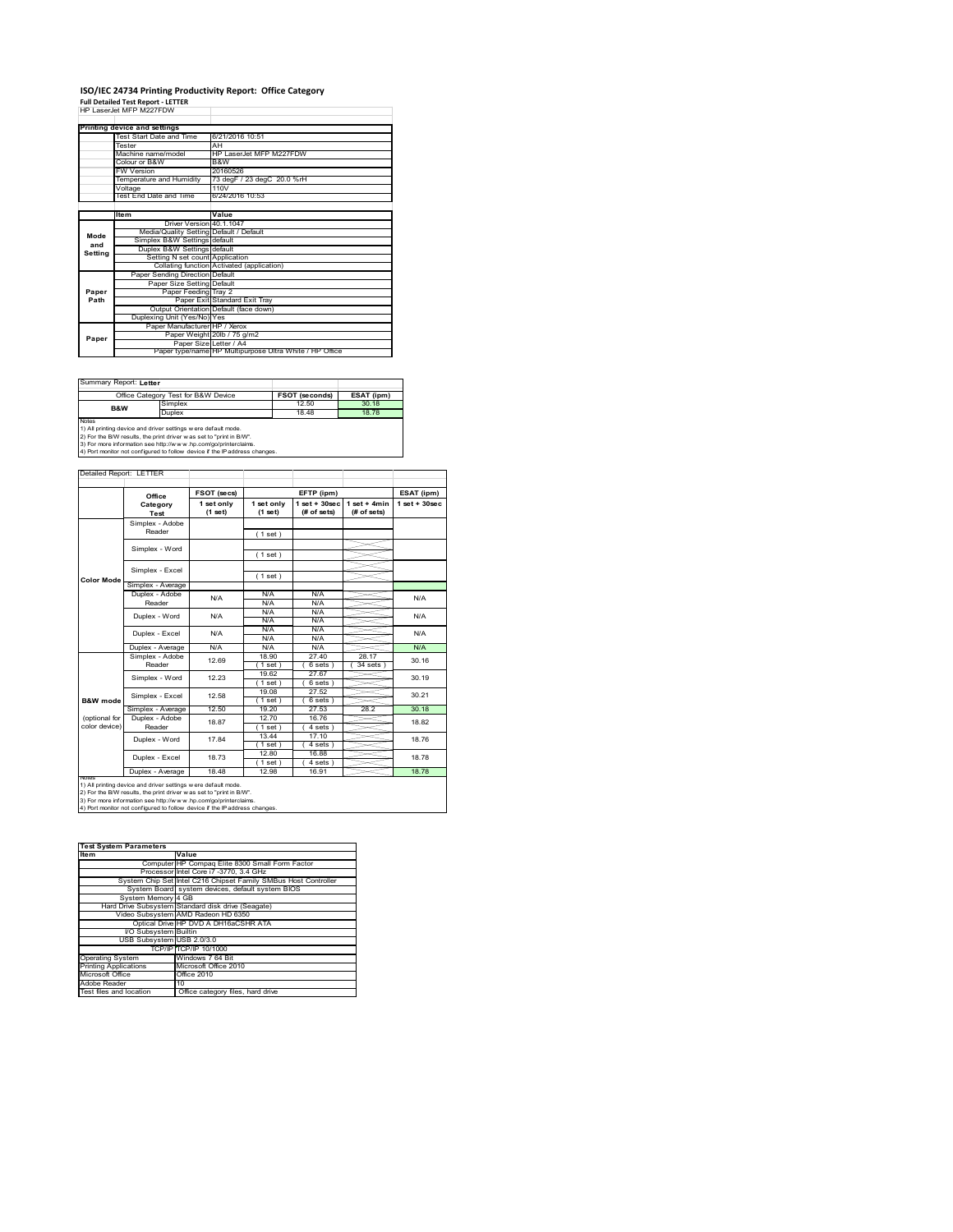## **ISO/IEC 24734 Printing Productivity Report: Office Category Full Detailed Test Report ‐ A4** HP LaserJet MFP M227FDW

|         | HP I aser let MFP M227FDW               |                                                         |
|---------|-----------------------------------------|---------------------------------------------------------|
|         | Printing device and settings            |                                                         |
|         | Test Start Date and Time                | 6/21/2016 10:51                                         |
|         | Tester                                  | AH                                                      |
|         | Machine name/model                      | HP LaserJet MFP M227FDW                                 |
|         | Colour or B&W                           | B&W                                                     |
|         | <b>FW Version</b>                       | 20160526                                                |
|         | Temperature and Humidity                | 73 degF / 23 degC 20.0 %rH                              |
|         | Voltage                                 | 110V                                                    |
|         | Test End Date and Time                  | 6/24/2016 10:53                                         |
|         |                                         |                                                         |
|         | Item                                    | Value                                                   |
|         | Driver Version 40.1.1047                |                                                         |
| Mode    | Media/Quality Setting Default / Default |                                                         |
| and     | Simplex B&W Settings default            |                                                         |
| Setting | Duplex B&W Settings default             |                                                         |
|         | Setting N set count Application         |                                                         |
|         |                                         | Collating function Activated (application)              |
|         | Paper Sending Direction Default         |                                                         |
|         | Paper Size Setting Default              |                                                         |
| Paper   | Paper Feeding Tray 2                    |                                                         |
| Path    |                                         | Paper Exit Standard Exit Trav                           |
|         |                                         | Output Orientation Default (face down)                  |
|         | Duplexing Unit (Yes/No) Yes             |                                                         |
|         | Paper Manufacturer HP / Xerox           |                                                         |
| Paper   |                                         | Paper Weight 20lb / 75 g/m2                             |
|         | Paper Size Letter / A4                  |                                                         |
|         |                                         | Paper type/name HP Multipurpose Ultra White / HP Office |

Summary Report: **A4**

|                                                                | Office Category Test for B&W Device                               | <b>FSOT (seconds)</b> | ESAT (ipm) |  |  |  |
|----------------------------------------------------------------|-------------------------------------------------------------------|-----------------------|------------|--|--|--|
| B&W                                                            | Simplex                                                           | 12.80                 | 28.67      |  |  |  |
|                                                                | <b>Duplex</b>                                                     | 19 11                 | 18 18      |  |  |  |
| <b>Notes</b>                                                   |                                                                   |                       |            |  |  |  |
| 1) All printing device and driver settings w ere default mode. |                                                                   |                       |            |  |  |  |
|                                                                | 2) For the RAM require the print driver was not to "print in RAA" |                       |            |  |  |  |

2) For the B/W results, the print driver w as set to "print in B/W".<br>3) For more information see http://w w w .hp.com/go/printerclaims.<br>4) Port monitor not configured to follow device if the IP address changes.

|                     | Office            | FSOT (secs)           |                       | EFTP (ipm)                       |                               | ESAT (ipm)        |  |
|---------------------|-------------------|-----------------------|-----------------------|----------------------------------|-------------------------------|-------------------|--|
|                     | Category<br>Test  | 1 set only<br>(1 set) | 1 set only<br>(1 set) | $1$ set $+30$ sec<br>(# of sets) | $1$ set + 4min<br>(# of sets) | $1$ set $+30$ sec |  |
|                     | Simplex - Adobe   |                       |                       |                                  |                               |                   |  |
|                     | Reader            |                       | $1$ set)              |                                  |                               |                   |  |
|                     | Simplex - Word    |                       |                       |                                  |                               |                   |  |
|                     |                   |                       | (1 set)               |                                  |                               |                   |  |
|                     | Simplex - Excel   |                       |                       |                                  |                               |                   |  |
| Colour<br>Mode      |                   |                       | (1 set)               |                                  |                               |                   |  |
|                     | Simplex - Average |                       |                       |                                  |                               |                   |  |
|                     | Duplex - Adobe    | N/A                   | N/A                   | N/A                              |                               | N/A               |  |
|                     | Reader            |                       | N/A                   | N/A                              |                               |                   |  |
|                     | Duplex - Word     | N/A                   | N/A                   | N/A                              |                               | N/A               |  |
|                     |                   |                       | N/A                   | N/A                              |                               |                   |  |
|                     | Duplex - Excel    | N/A                   | N/A                   | N/A                              |                               | N/A               |  |
|                     |                   |                       | N/A                   | N/A                              |                               |                   |  |
|                     | Duplex - Average  | N/A                   | N/A                   | N/A                              |                               | N/A               |  |
|                     | Simplex - Adobe   | 12.99                 | 18.47                 | 25.70                            | 2677                          | 28.65             |  |
|                     | Reader            |                       | (1 set )              | 5 sets)                          | $32$ sets $)$                 |                   |  |
|                     | Simplex - Word    | 12.50                 | 19.20                 | 26.04                            |                               | 28.69             |  |
|                     |                   |                       | $1$ set)              | 5 sets)                          |                               |                   |  |
|                     | Simplex - Excel   | 12 91                 | 18.59                 | 25.87                            |                               | 28.69             |  |
| <b>B&amp;W</b> mode |                   |                       | (1 set)               | 5 sets 1                         |                               |                   |  |
|                     | Simplex - Average | 12.8                  | 18.75                 | 25.87                            | 26.8                          | 28.67             |  |
| (optional for       | Duplex - Adobe    | 19.92                 | 12.04                 | 16.32                            |                               | 18.16             |  |
| color device)       | Reader            |                       | $1$ set)              | 4 sets)                          |                               |                   |  |
|                     | Duplex - Word     | 1841                  | 13.02                 | 16.60                            |                               | 18.20             |  |
|                     |                   |                       | $1$ set $1$           | 4 sets                           |                               |                   |  |
|                     | Duplex - Excel    | 19.00                 | 12.62                 | 16.40                            |                               | 18.20             |  |
|                     |                   |                       | $1$ set)              | 4 sets)                          |                               |                   |  |
|                     | Duplex - Average  | 191                   | 12.56                 | 16.44                            |                               | 18 18             |  |

1) All printing device and driver settings were default mode.<br>2) For the B/W results, the print driver was set to "print in B/W".<br>3) For more information see http://www.hp.com/go/printerclaims.<br>4) Port monitor not configur

| <b>Test System Parameters</b> |                                                                 |  |  |  |
|-------------------------------|-----------------------------------------------------------------|--|--|--|
| <b>Item</b>                   | Value                                                           |  |  |  |
|                               | Computer HP Compaq Elite 8300 Small Form Factor                 |  |  |  |
|                               | Processor Intel Core i7 -3770, 3.4 GHz                          |  |  |  |
|                               | System Chip Set Intel C216 Chipset Family SMBus Host Controller |  |  |  |
|                               | System Board system devices, default system BIOS                |  |  |  |
| System Memory 4 GB            |                                                                 |  |  |  |
|                               | Hard Drive Subsystem Standard disk drive (Seagate)              |  |  |  |
|                               | Video Subsystem AMD Radeon HD 6350                              |  |  |  |
|                               | Optical Drive HP DVD A DH16aCSHR ATA                            |  |  |  |
| I/O Subsystem Builtin         |                                                                 |  |  |  |
| USB Subsystem USB 2.0/3.0     |                                                                 |  |  |  |
|                               | TCP/IP TCP/IP 10/1000                                           |  |  |  |
| <b>Operating System</b>       | Windows 7 64 Bit                                                |  |  |  |
| <b>Printing Applications</b>  | Microsoft Office 2010                                           |  |  |  |
| Microsoft Office              | Office 2010                                                     |  |  |  |
| Adobe Reader                  | 10                                                              |  |  |  |
| Test files and location       | Office category files, hard drive                               |  |  |  |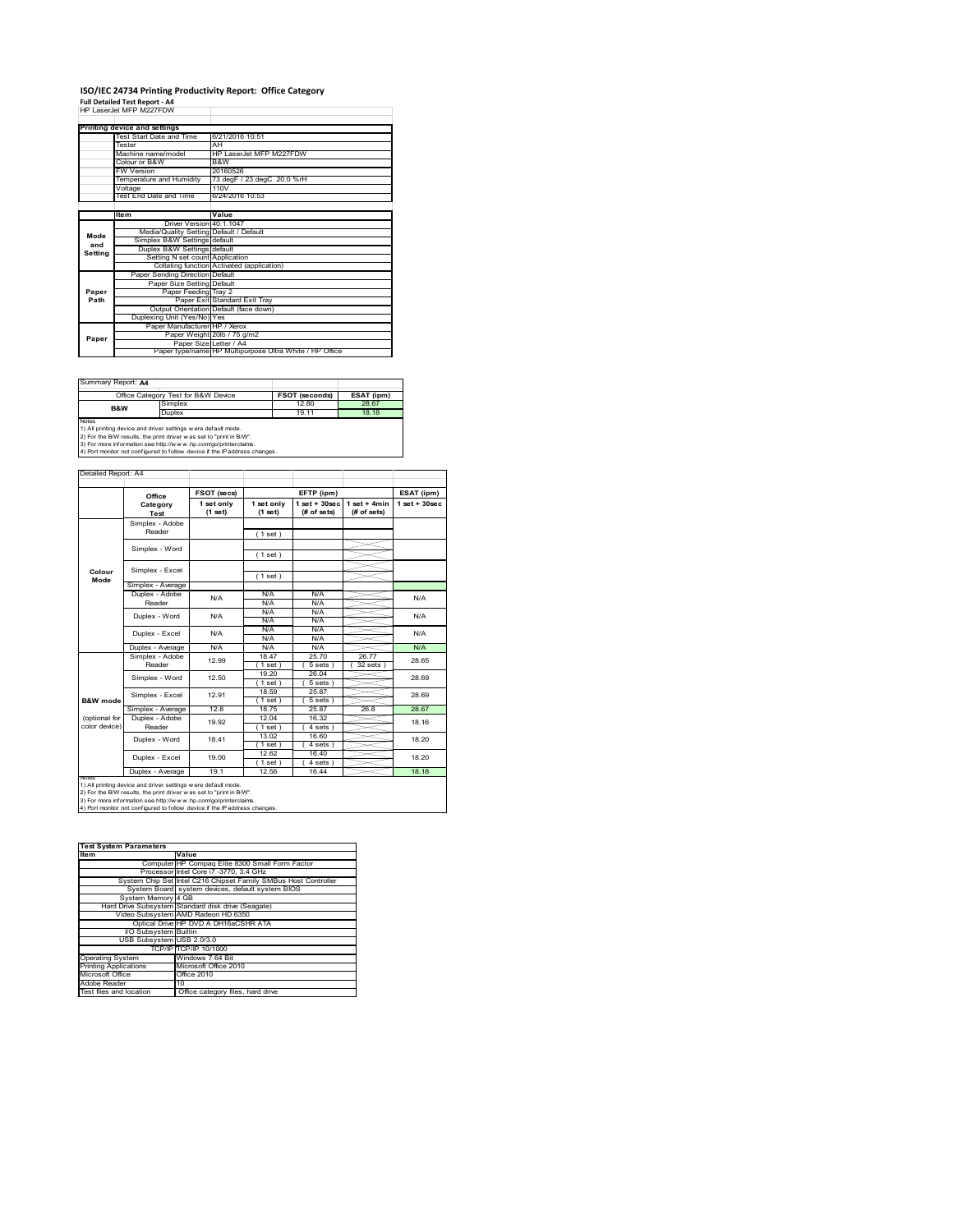# **ISO/IEC 24734 Printing Productivity Report: Office Category Feature Performance Full Report ‐ Office Feature Performance Test** HP LaserJet MFP M227FDW

|         | Printing device and settings            |                                                         |
|---------|-----------------------------------------|---------------------------------------------------------|
|         | Test Start Date and Time                | 6/21/2016 10:51                                         |
|         | Tester                                  | AH                                                      |
|         | Machine name/model                      | HP Laser let MFP M227FDW                                |
|         | Colour or B&W                           | B&W                                                     |
|         | <b>FW Version</b>                       | 20160526                                                |
|         | Temperature and Humidity                | 73 degF / 23 degC 20.0 %rH                              |
|         | Voltage                                 | 110V                                                    |
|         | Test End Date and Time                  | 6/24/2016 10:53                                         |
|         |                                         |                                                         |
|         | <b>Item</b>                             | Value                                                   |
|         | Driver Version 40.1.1047                |                                                         |
| Mode    | Media/Quality Setting Default / Default |                                                         |
| and     | Simplex B&W Settings default            |                                                         |
| Setting | Duplex B&W Settings default             |                                                         |
|         | Setting N set count Application         |                                                         |
|         |                                         | Collating function Activated (application)              |
|         | Paper Sending Direction Default         |                                                         |
|         | Paper Size Setting Default              |                                                         |
| Paper   | Paper Feeding Tray 2                    |                                                         |
| Path    |                                         | Paper Exit Standard Exit Tray                           |
|         |                                         | Output Orientation Default (face down)                  |
|         | Duplexing Unit (Yes/No) Yes             |                                                         |
|         | Paper Manufacturer HP / Xerox           |                                                         |
| Paper   |                                         | Paper Weight 20lb / 75 g/m2                             |
|         | Paper Size Letter / A4                  |                                                         |
|         |                                         | Paper type/name HP Multipurpose Ultra White / HP Office |

T.

| ISO Print Productivity Report: Feature Performance Test Summary                                                                                                                                                                                                                             |               |                                      |                                      |  |  |
|---------------------------------------------------------------------------------------------------------------------------------------------------------------------------------------------------------------------------------------------------------------------------------------------|---------------|--------------------------------------|--------------------------------------|--|--|
| <b>Printing Modes</b>                                                                                                                                                                                                                                                                       |               | <b>Feature Performance Ratio</b>     |                                      |  |  |
| (Feature Adobe Reader - Office test file)                                                                                                                                                                                                                                                   |               | FSOT (base)<br><b>FSOT (feature)</b> | <b>ESAT (feature)</b><br>ESAT (base) |  |  |
| A5, Landscape Feed, Simplex, Colour                                                                                                                                                                                                                                                         | Simplex       |                                      |                                      |  |  |
| A5, Portrait Feed, Simplex, Colour                                                                                                                                                                                                                                                          | Simplex       |                                      |                                      |  |  |
| Legal, Simplex, Colour                                                                                                                                                                                                                                                                      | Simplex       |                                      |                                      |  |  |
| Legal, Duplex, Colour                                                                                                                                                                                                                                                                       | <b>Duplex</b> |                                      |                                      |  |  |
| A4, 1200 dpi, Simplex, Colour                                                                                                                                                                                                                                                               | Simplex       |                                      |                                      |  |  |
| Letter, 1200 dpi, Simplex, Colour                                                                                                                                                                                                                                                           | Simplex       |                                      |                                      |  |  |
| A4, General Office, Simplex, Colour                                                                                                                                                                                                                                                         | Simplex       |                                      |                                      |  |  |
| Letter, General Office, Simplex, Colour                                                                                                                                                                                                                                                     | Simplex       |                                      |                                      |  |  |
| A5, Landscape Feed, Simplex, B/W                                                                                                                                                                                                                                                            | Simplex       | 147%                                 | 173%                                 |  |  |
| A5, Portrait Feed, Simplex, B/W                                                                                                                                                                                                                                                             | Simplex       | 32%                                  | 21%                                  |  |  |
| Legal, Simplex, B/W                                                                                                                                                                                                                                                                         | Simplex       |                                      |                                      |  |  |
| Legal, Duplex, B/W                                                                                                                                                                                                                                                                          | <b>Duplex</b> |                                      |                                      |  |  |
| A4, 1200 dpi, Simplex, B/W                                                                                                                                                                                                                                                                  | Simplex       |                                      |                                      |  |  |
| Letter, 1200 dpi, Simplex, B/W                                                                                                                                                                                                                                                              | Simplex       |                                      |                                      |  |  |
| A4. General Office. Simplex. B/W                                                                                                                                                                                                                                                            | Simplex       |                                      |                                      |  |  |
| Letter, General Office, Simplex, B/W                                                                                                                                                                                                                                                        | Simplex       |                                      |                                      |  |  |
| Notes<br>1) All printing device and driver settings w ere default mode.<br>2) Test conducted with 8-paper Office Feature Performance file.<br>3) For more information see http://www.hp.com/go/printerclaims.<br>4) Port monitor not configured to follow device if the IP address changes. |               |                                      |                                      |  |  |

| <b>Printing Modes</b>                               | <b>Base Printing Mode</b> |                            |                      | <b>Feature Performance</b>       |                                         |                                      |
|-----------------------------------------------------|---------------------------|----------------------------|----------------------|----------------------------------|-----------------------------------------|--------------------------------------|
| Feature Adobe Reader - Office<br>test file (8-page) | <b>FSOT</b><br>Base       | <b>ESAT</b><br><b>Base</b> | 1 set<br>FSOT (secs) | $1$ set $+30$ sec.<br>ESAT (ipm) | FSOT (base)<br><b>FSOT</b><br>(feature) | <b>ESAT (feature)</b><br>ESAT (base) |
| A5, Landscape Feed, Simplex, Colour                 |                           |                            |                      |                                  |                                         |                                      |
| A5, Portrait Feed, Simplex, Colour                  |                           |                            |                      |                                  |                                         |                                      |
| Legal, Simplex, Colour                              |                           |                            |                      |                                  |                                         |                                      |
| Legal, Duplex, Colour                               |                           |                            |                      |                                  |                                         |                                      |
| A4, 1200 dpi, Simplex, Colour                       |                           |                            |                      |                                  |                                         |                                      |
| Letter, 1200 dpi, Simplex, Colour                   |                           |                            |                      |                                  |                                         |                                      |
| A4, General Office, Simplex, Colour                 |                           |                            |                      |                                  |                                         |                                      |
| Letter, General Office, Simplex, Colour             |                           |                            |                      |                                  |                                         |                                      |
| A5, Landscape Feed, Simplex, B/W                    | 21.94                     | 28.68                      | 14 94                | 49.8                             | 147%                                    | 173%                                 |
| A5. Portrait Feed. Simplex. B/W                     | 21.94                     | 28.68                      | 70.15                | 6.1                              | 32%                                     | 21%                                  |
| Legal, Simplex, B/W                                 |                           |                            |                      |                                  |                                         |                                      |
| Legal, Duplex, B/W                                  |                           |                            |                      |                                  |                                         |                                      |
| A4. 1200 dpi. Simplex. B/W                          | 21.94                     | 28.68                      |                      |                                  |                                         |                                      |
| Letter, 1200 dpi, Simplex, B/W                      |                           |                            |                      |                                  |                                         |                                      |
| A4, General Office, Simplex, B/W                    | 21.94                     | 28.68                      |                      |                                  |                                         |                                      |
| Letter, General Office, Simplex, B/W                |                           |                            |                      |                                  |                                         |                                      |

|           | <b>Test System Parameters</b> |                                                                 |
|-----------|-------------------------------|-----------------------------------------------------------------|
|           | lte m                         | Value                                                           |
|           |                               | Computer HP Compaq Elite 8300 Small Form Factor                 |
|           |                               | Processor Intel Core i7 -3770, 3.4 GHz                          |
|           |                               | System Chip Set Intel C216 Chipset Family SMBus Host Controller |
|           |                               | System Board system devices, default system BIOS                |
| Test      | System Memory 4 GB            |                                                                 |
| System    |                               | Hard Drive Subsystem Standard disk drive (Seagate)              |
|           |                               | Video Subsystem AMD Radeon HD 6350                              |
|           |                               | Optical Drive HP DVD A DH16aCSHR ATA                            |
|           | I/O Subsystem Builtin         |                                                                 |
|           | USB Subsystem USB 2.0/3.0     |                                                                 |
| <b>VO</b> |                               | TCP/IPITCP/IP 10/1000                                           |
|           | <b>Operating System</b>       | Windows 7 64 Bit                                                |
|           | <b>Printing Applications</b>  | Microsoft Office 2010                                           |
|           | Software Microsoft Office     | Office 2010                                                     |
|           | Adobe Reader                  | 10                                                              |
|           | Test files and location       | Office category files, hard drive                               |
|           |                               |                                                                 |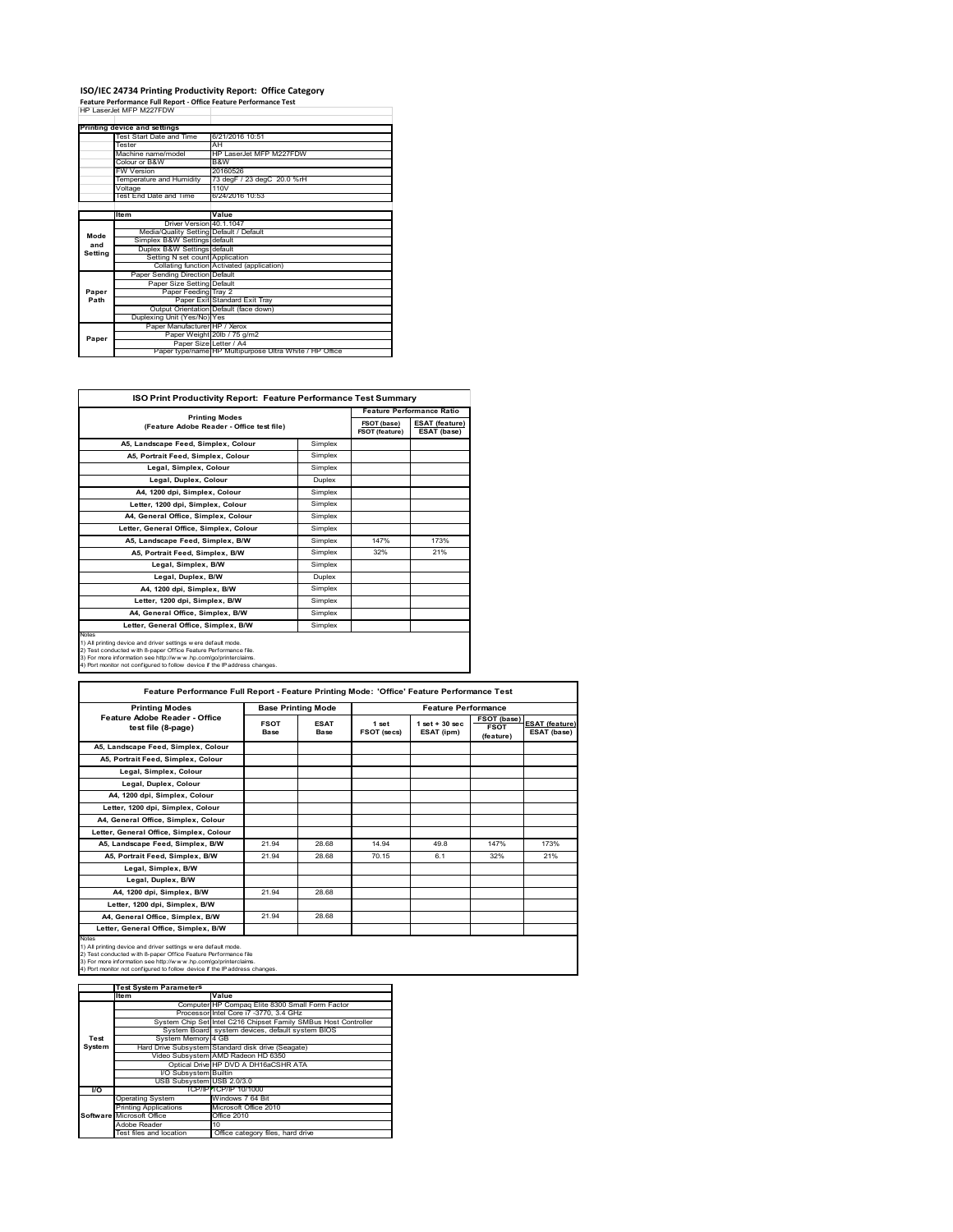# **ISO/IEC 17629 First Print Out Time Report: Office Category**

| <b>Full Detailed Test Report - LETTER</b> |  |
|-------------------------------------------|--|
| HP LaserJet MFP M227FDW                   |  |

|            | Printing device and settings               |                                |  |  |  |
|------------|--------------------------------------------|--------------------------------|--|--|--|
|            | Test Start Date and Time                   | 6/21/2016 10:51                |  |  |  |
|            | Tester                                     | AH                             |  |  |  |
|            | Machine name/model                         | HP LaserJet MFP M227FDW        |  |  |  |
|            | Colour or B&W                              | B&W                            |  |  |  |
|            | FW Version                                 | 20160526                       |  |  |  |
|            | Configuration (options)                    | Default                        |  |  |  |
|            | Controller                                 | 11901                          |  |  |  |
|            | Printing device page count                 | Not Specified                  |  |  |  |
|            | Printing supplies page count Not Specified |                                |  |  |  |
|            | Temperature and Humidity                   | 73 degF / 23 degC 20.0 %rH     |  |  |  |
|            | Voltage                                    | 110V                           |  |  |  |
|            | Test End Date and Time                     | 6/24/2016 10:53                |  |  |  |
|            |                                            |                                |  |  |  |
|            | <b>Item</b>                                | Value                          |  |  |  |
| Mode       | PDL and driver version                     | 40.1.1047                      |  |  |  |
| and        | Print Quality mode                         | default                        |  |  |  |
| Setting    | <b>B&amp;W</b> settings                    | default                        |  |  |  |
|            | Paper feed orientation                     | Short Edge                     |  |  |  |
| Paper      | Paper type setting                         | default                        |  |  |  |
|            | Paper feeding                              | Standard cassette              |  |  |  |
|            | Paper exit                                 | Standard exit tray             |  |  |  |
| Paper Path | Output orientation                         | default (face up or face down) |  |  |  |

**FPOT from Ready (seconds)**<br>
Simplex 6.32 **ISO First Page Out Time Summary Report: Office Category** rt: **Letter B&W**

**Duplex**<br>Notes<br>1) All printing device and driver settings were default mode.<br>2) For the BM results, the print driver was set to "print in BM".<br>4) For more information see http://www.hp.com/golprinterclaims.<br>4) Port monitor

| FPOT from Ready - Simplex<br>FPOT from Ready - Duplex<br>FPOT from Sleep - Simplex<br>Recovery Time<br>FPOT from Off - Simplex<br>Warm-up Time<br>FPOT from Ready - Simplex<br>FPOT from Ready - Duplex<br>FPOT from Sleep - Simplex<br>Recovery Time                                                                                                                                                                                        | Word<br>(seconds)<br>6.24                       | Excel<br>(seconds)<br>6.35 | Adobe<br>Reader<br>(seconds)<br>N/A<br>6.35 | Average<br>(seconds)<br>6.32                                   | <b>Delay Time</b><br>21 Seconds                                      |            |  |
|----------------------------------------------------------------------------------------------------------------------------------------------------------------------------------------------------------------------------------------------------------------------------------------------------------------------------------------------------------------------------------------------------------------------------------------------|-------------------------------------------------|----------------------------|---------------------------------------------|----------------------------------------------------------------|----------------------------------------------------------------------|------------|--|
|                                                                                                                                                                                                                                                                                                                                                                                                                                              |                                                 |                            |                                             |                                                                |                                                                      |            |  |
|                                                                                                                                                                                                                                                                                                                                                                                                                                              |                                                 |                            |                                             |                                                                |                                                                      |            |  |
|                                                                                                                                                                                                                                                                                                                                                                                                                                              |                                                 |                            |                                             |                                                                |                                                                      |            |  |
|                                                                                                                                                                                                                                                                                                                                                                                                                                              |                                                 |                            |                                             |                                                                |                                                                      |            |  |
|                                                                                                                                                                                                                                                                                                                                                                                                                                              |                                                 |                            |                                             |                                                                |                                                                      |            |  |
|                                                                                                                                                                                                                                                                                                                                                                                                                                              |                                                 |                            |                                             |                                                                |                                                                      |            |  |
|                                                                                                                                                                                                                                                                                                                                                                                                                                              |                                                 |                            |                                             |                                                                |                                                                      |            |  |
|                                                                                                                                                                                                                                                                                                                                                                                                                                              |                                                 |                            |                                             |                                                                |                                                                      |            |  |
|                                                                                                                                                                                                                                                                                                                                                                                                                                              |                                                 |                            |                                             |                                                                |                                                                      |            |  |
|                                                                                                                                                                                                                                                                                                                                                                                                                                              |                                                 |                            |                                             |                                                                |                                                                      |            |  |
|                                                                                                                                                                                                                                                                                                                                                                                                                                              |                                                 |                            | 7.65                                        |                                                                | 61 Minutes                                                           |            |  |
|                                                                                                                                                                                                                                                                                                                                                                                                                                              |                                                 |                            | 1.3                                         |                                                                |                                                                      |            |  |
| FPOT from Off - Simplex                                                                                                                                                                                                                                                                                                                                                                                                                      |                                                 |                            | 48.94                                       |                                                                |                                                                      |            |  |
| Warm-up Time                                                                                                                                                                                                                                                                                                                                                                                                                                 |                                                 |                            | 42.59                                       |                                                                |                                                                      |            |  |
| Notes<br>1) All printing device and driver settings w ere default mode.<br>2) For the B/W results, the print driver was set to "print in B/W".<br>3) For more information see http://www.hp.com/go/printerclaims.<br>4) Port monitor not configured to follow device if the IP address changes.<br>5) Page counts w ere collected after completion of the tests.<br>6) Details for FPOT from Sleep are show n below.<br><b>HP Data Table</b> |                                                 |                            |                                             |                                                                |                                                                      |            |  |
|                                                                                                                                                                                                                                                                                                                                                                                                                                              |                                                 |                            |                                             |                                                                |                                                                      |            |  |
|                                                                                                                                                                                                                                                                                                                                                                                                                                              | <b>FPOT Avg</b><br>(se cs)                      | FPOT (secs)<br>Iteration 1 | FPOT (secs)<br>Iteration 2                  | FPOT (secs)<br>Iteration 3                                     | Application                                                          | Delay Time |  |
| FPOT from Sleep                                                                                                                                                                                                                                                                                                                                                                                                                              | N/A                                             | N/A                        | N/A                                         | N/A                                                            | Adobe Reader                                                         |            |  |
| FPOT from Sleep (15 minutes)<br>HP/Non ISO Test                                                                                                                                                                                                                                                                                                                                                                                              | N/A                                             | N/A                        | N/A                                         | N/A                                                            | Adobe Reader                                                         |            |  |
|                                                                                                                                                                                                                                                                                                                                                                                                                                              | 7.65                                            | 7.62                       | 7.68                                        | N/A                                                            | Adobe Reader                                                         | 61 Minutes |  |
| FPOT from Sleep                                                                                                                                                                                                                                                                                                                                                                                                                              | N/A                                             | N/A                        | N/A                                         | N/A                                                            | Adobe Reader                                                         |            |  |
|                                                                                                                                                                                                                                                                                                                                                                                                                                              | FPOT from Sleep (15 minutes)<br>HP/Non ISO Test |                            |                                             | 1) All printing device and driver settings w ere default mode. | 2) For the B/W results, the print driver w as set to "print in B/W". |            |  |

|                                  | <b>Test System Parameters</b>                         |                                                       |  |  |  |
|----------------------------------|-------------------------------------------------------|-------------------------------------------------------|--|--|--|
|                                  | <b>Item</b>                                           | Value                                                 |  |  |  |
|                                  | Computer                                              | HP Compag Elite 8300 Small Form Factor                |  |  |  |
|                                  | Processor                                             | Intel Core i7 -3770, 3.4 GHz                          |  |  |  |
|                                  | System Chip Set                                       | Intel C216 Chipset Family SMBus Host Controller       |  |  |  |
|                                  | System Board                                          | system devices, default system BIOS                   |  |  |  |
| Test                             | <b>System Memory</b>                                  | 4 GB                                                  |  |  |  |
| System                           | Hard Drive Subsystem<br>Standard disk drive (Seagate) |                                                       |  |  |  |
|                                  | Video Subsystem                                       | AMD Radeon HD 6350                                    |  |  |  |
|                                  | Optical Drive                                         | HP DVD A DH16aCSHR ATA                                |  |  |  |
|                                  | I/O Subsystem                                         | <b>Builtin</b>                                        |  |  |  |
|                                  | <b>USB Subsystem</b>                                  | USB 2.0/3.0                                           |  |  |  |
| Printing<br>Device<br>Connection | TCP/IP                                                | 10/1000                                               |  |  |  |
|                                  | <b>Operating System</b>                               | Windows 7 Business/Ultimate, 64 bit, Build 7601, SP 1 |  |  |  |
|                                  | <b>Printing Applications</b>                          | Microsoft Office 2010 SP2                             |  |  |  |
| Software                         |                                                       | Adobe Reader 10.1.4                                   |  |  |  |
|                                  | <b>Print Driver</b>                                   | 40.1.1047                                             |  |  |  |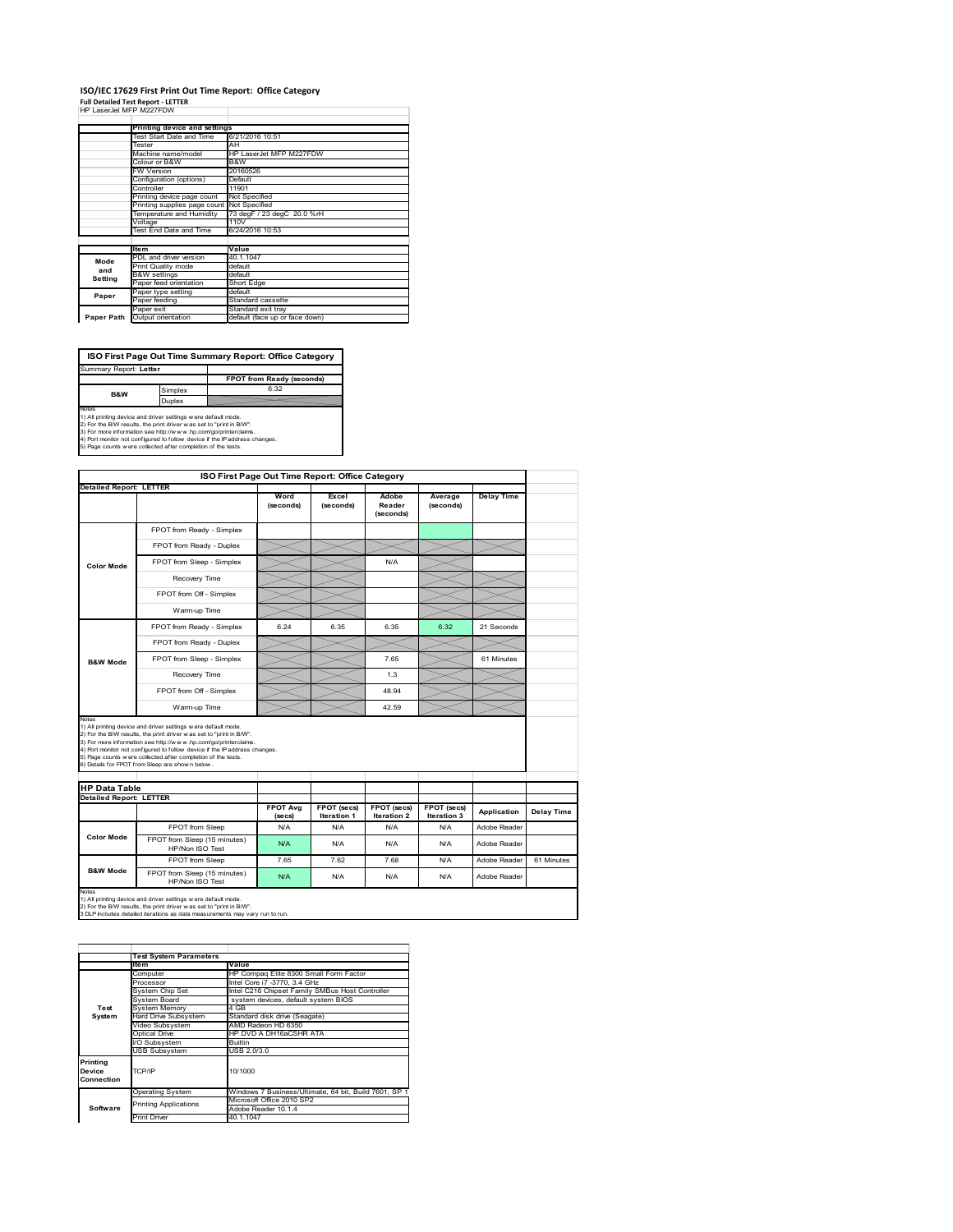#### **ISO/IEC 17629 First Print Out Time Report: Office Category Full Detailed Test Report ‐ A4**

| HP LaserJet MFP M227FDW |  |  |
|-------------------------|--|--|

|            | Printing device and settings               |                                |  |  |  |
|------------|--------------------------------------------|--------------------------------|--|--|--|
|            |                                            |                                |  |  |  |
|            | Test Start Date and Time                   | 6/21/2016 10:51                |  |  |  |
|            | Tester                                     | AH                             |  |  |  |
|            | Machine name/model                         | HP LaserJet MFP M227FDW        |  |  |  |
|            | Colour or B&W                              | B&W                            |  |  |  |
|            | <b>FW Version</b>                          | 20160526                       |  |  |  |
|            | Configuration (options)                    | Default                        |  |  |  |
|            | Controller                                 | 11901                          |  |  |  |
|            | Printing device page count                 | Not Specified                  |  |  |  |
|            | Printing supplies page count Not Specified |                                |  |  |  |
|            | Temperature and Humidity                   | 73 degF / 23 degC 20.0 %rH     |  |  |  |
|            | Voltage                                    | 110V                           |  |  |  |
|            | Test End Date and Time                     | 6/24/2016 10:53                |  |  |  |
|            |                                            |                                |  |  |  |
|            | <b>Item</b>                                | Value                          |  |  |  |
| Mode       | PDL and driver version                     | 40.1.1047                      |  |  |  |
| and        | Print Quality mode                         | default                        |  |  |  |
|            | <b>B&amp;W</b> settings                    | default                        |  |  |  |
| Setting    | Paper feed orientation                     | Short Edge                     |  |  |  |
| Paper      | Paper type setting                         | default                        |  |  |  |
|            | Paper feeding                              | Standard cassette              |  |  |  |
|            | Paper exit                                 | Standard exit tray             |  |  |  |
| Paper Path | Output orientation                         | default (face up or face down) |  |  |  |

**ISO First Page Out Time Summary Report: Office Category**

**FPOT from Ready (seconds)** Simplex 6.48 Duplex Notes<br>1) All printing device and driver settings were default mode.<br>2) For the BAV results, the print driver was set to "print in BAV".<br>3) For more information see http://www.hp.com/golprinterclaims.<br>4) Port monitor not co Summary Report: A4 **B&W**

|                                                             | ISO First Page Out Time Report: Office Category                                                                                                                                                                                                                                                                                                                                                             |                   |                    |                              |                      |                              |            |
|-------------------------------------------------------------|-------------------------------------------------------------------------------------------------------------------------------------------------------------------------------------------------------------------------------------------------------------------------------------------------------------------------------------------------------------------------------------------------------------|-------------------|--------------------|------------------------------|----------------------|------------------------------|------------|
| <b>Detailed Report: A4</b>                                  |                                                                                                                                                                                                                                                                                                                                                                                                             |                   |                    |                              |                      |                              |            |
|                                                             |                                                                                                                                                                                                                                                                                                                                                                                                             | Word<br>(seconds) | Excel<br>(seconds) | Adobe<br>Reader<br>(seconds) | Average<br>(seconds) | <b>Delay Time</b>            |            |
|                                                             | FPOT from Ready - Simplex                                                                                                                                                                                                                                                                                                                                                                                   |                   |                    |                              |                      |                              |            |
|                                                             | FPOT from Ready - Duplex                                                                                                                                                                                                                                                                                                                                                                                    |                   |                    |                              |                      |                              |            |
| <b>Color Mode</b>                                           | FPOT from Sleep - Simplex                                                                                                                                                                                                                                                                                                                                                                                   |                   |                    | N/A                          |                      |                              |            |
|                                                             | Recovery Time                                                                                                                                                                                                                                                                                                                                                                                               |                   |                    |                              |                      |                              |            |
|                                                             | FPOT from Off - Simplex                                                                                                                                                                                                                                                                                                                                                                                     |                   |                    |                              |                      |                              |            |
|                                                             | Warm-up Time                                                                                                                                                                                                                                                                                                                                                                                                |                   |                    |                              |                      |                              |            |
|                                                             | FPOT from Ready - Simplex                                                                                                                                                                                                                                                                                                                                                                                   | 6.25              | 6.70               | 6.47                         | 6.48                 | 21 Seconds                   |            |
|                                                             | FPOT from Ready - Duplex                                                                                                                                                                                                                                                                                                                                                                                    |                   |                    |                              |                      |                              |            |
| <b>B&amp;W Mode</b>                                         | FPOT from Sleep - Simplex                                                                                                                                                                                                                                                                                                                                                                                   |                   |                    | 7.66                         |                      | 61 Minutes                   |            |
|                                                             | Recovery Time                                                                                                                                                                                                                                                                                                                                                                                               |                   |                    | 1.2                          |                      |                              |            |
|                                                             |                                                                                                                                                                                                                                                                                                                                                                                                             |                   |                    |                              |                      |                              |            |
|                                                             | FPOT from Off - Simplex                                                                                                                                                                                                                                                                                                                                                                                     |                   |                    | 49.40                        |                      |                              |            |
|                                                             | Warm-up Time                                                                                                                                                                                                                                                                                                                                                                                                |                   |                    | 42.93                        |                      |                              |            |
| Notes<br><b>HP Data Table</b><br><b>Detailed Report: A4</b> | 1) All printing device and driver settings w ere default mode.<br>2) For the B/W results, the print driver was set to "print in B/W".<br>3) For more information see http://www.hp.com/go/printerclaims.<br>4) Port monitor not configured to follow device if the IP address changes.<br>5) Page counts w ere collected after completion of the tests.<br>6) Details for FPOT from Sleep are show n below. | <b>FPOT Avg</b>   | FPOT (secs)        | FPOT (secs)                  | FPOT (secs)          |                              |            |
|                                                             |                                                                                                                                                                                                                                                                                                                                                                                                             | (se cs)           | <b>Iteration 1</b> | <b>Iteration 2</b>           | Iteration 3          | Application                  | Delay Time |
| <b>Color Mode</b>                                           | FPOT from Sleep<br>FPOT from Sleep (15 minutes)                                                                                                                                                                                                                                                                                                                                                             | N/A<br>N/A        | N/A<br>N/A         | N/A<br>N/A                   | N/A<br>N/A           | Adobe Reader<br>Adobe Reader |            |
|                                                             | HP/Non ISO Test<br>FPOT from Sleep                                                                                                                                                                                                                                                                                                                                                                          | 7.66              | 7.67               | 765                          | N/A                  | Adobe Reader                 | 61 Minutes |

|                                  | <b>Test System Parameters</b>           |                                                       |  |  |  |
|----------------------------------|-----------------------------------------|-------------------------------------------------------|--|--|--|
|                                  | <b>Item</b>                             | Value                                                 |  |  |  |
|                                  | Computer                                | HP Compag Elite 8300 Small Form Factor                |  |  |  |
|                                  | Processor                               | Intel Core i7 -3770, 3.4 GHz                          |  |  |  |
|                                  | System Chip Set                         | Intel C216 Chipset Family SMBus Host Controller       |  |  |  |
|                                  | System Board                            | system devices, default system BIOS                   |  |  |  |
| Test                             | System Memory                           | 4 GB                                                  |  |  |  |
| System                           | Hard Drive Subsystem                    | Standard disk drive (Seagate)                         |  |  |  |
|                                  | Video Subsystem                         | AMD Radeon HD 6350                                    |  |  |  |
|                                  | HP DVD A DH16aCSHR ATA<br>Optical Drive |                                                       |  |  |  |
|                                  | VO Subsystem                            | <b>Builtin</b>                                        |  |  |  |
|                                  | <b>USB Subsystem</b>                    | USB 2.0/3.0                                           |  |  |  |
| Printing<br>Device<br>Connection | TCP/IP                                  | 10/1000                                               |  |  |  |
|                                  | <b>Operating System</b>                 | Windows 7 Business/Ultimate, 64 bit, Build 7601, SP 1 |  |  |  |
|                                  | <b>Printing Applications</b>            | Microsoft Office 2010 SP2                             |  |  |  |
| Software                         |                                         | Adobe Reader 10.1.4                                   |  |  |  |
|                                  | <b>Print Driver</b>                     | 40.1.1047                                             |  |  |  |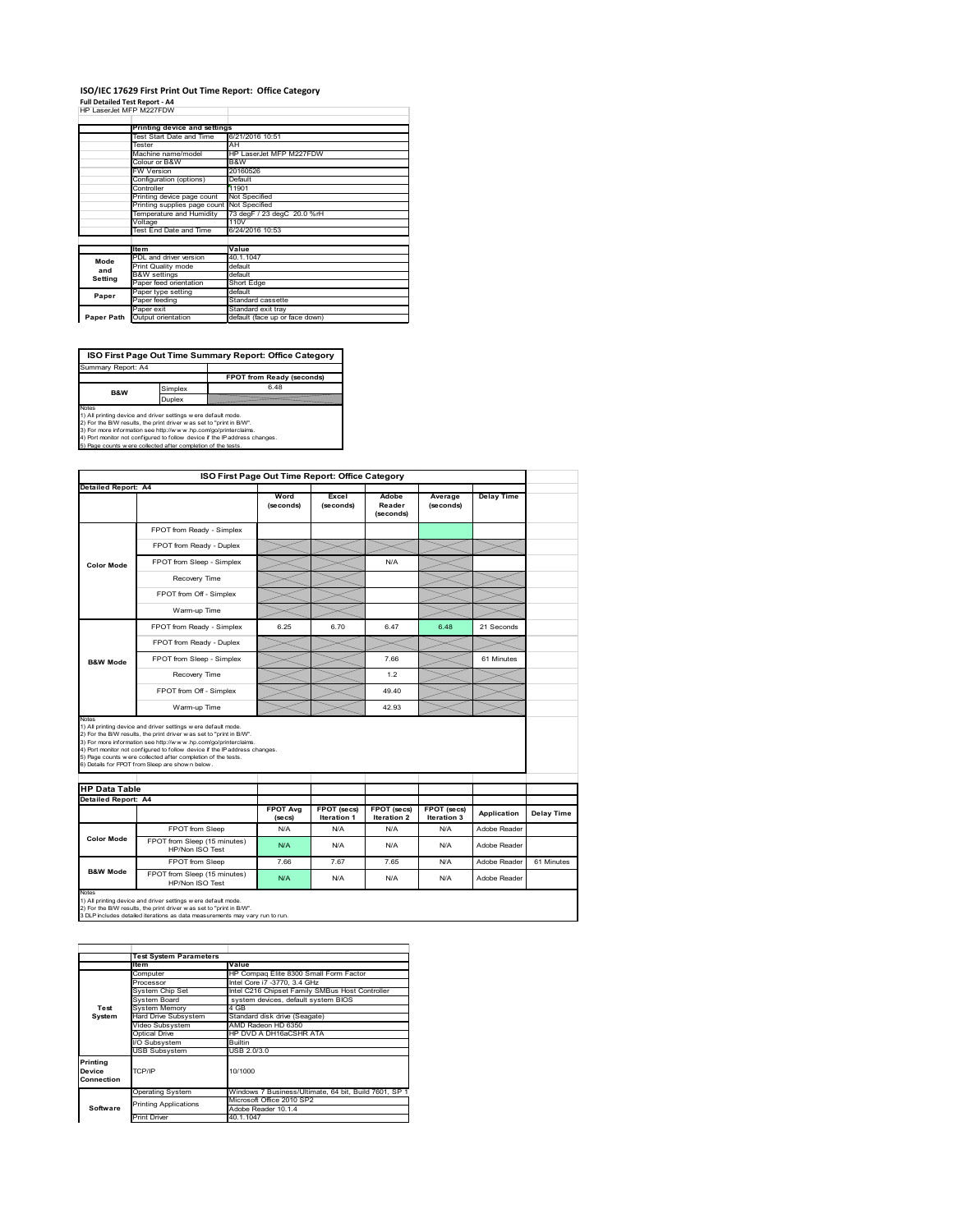# **ISO/IEC 29183 Copy Productivity Report**

**Full Detailed Test Report ‐ LETTER**

|       | HP LaserJet MFP M227FDW                  |                                                     |  |
|-------|------------------------------------------|-----------------------------------------------------|--|
|       |                                          |                                                     |  |
|       | <b>Machine Setup Information</b>         |                                                     |  |
|       | Test Start Date and Time 6/27/2016 15:00 |                                                     |  |
|       | <b>Tester</b> AH                         |                                                     |  |
|       |                                          | Machine name/model HP LaserJet MFP M227FDW          |  |
|       | Colour or B&W B&W                        |                                                     |  |
|       | <b>FW Version 20160526</b>               |                                                     |  |
|       | Configuration (options) Not Specified    |                                                     |  |
|       |                                          | Temperature and Humidity 73 degF / 23 degC 20.0 %rH |  |
|       | Test End Date and Time: 6/28/2016 12:35  |                                                     |  |
|       |                                          |                                                     |  |
|       | Pre-set Item                             | <b>Pre-set Value</b>                                |  |
|       | <b>Output Resolution Default</b>         |                                                     |  |
|       | Output Quality Default                   |                                                     |  |
| Mode  |                                          | Copying Mode Colour for Colour and B&W for B&W      |  |
|       | Auto Density Adjustment Default          |                                                     |  |
|       |                                          | Collating function Set in Control Panel             |  |
|       | Paper Sending Direction Default          |                                                     |  |
| Paper | Paper Type Setting Default               |                                                     |  |
| Paper | Paper Feeding Tray 2                     |                                                     |  |
|       | Paper Exit Default                       |                                                     |  |

| raper<br>Path | Paper Exit Default              |                                                         |
|---------------|---------------------------------|---------------------------------------------------------|
|               |                                 | Face Up Exit Default (face down)                        |
|               | Fixing Capability Default       |                                                         |
| Temporary     | Image Quality Stability Default |                                                         |
| Stop          | Capacity of Paper Default       |                                                         |
|               | Others None                     |                                                         |
|               |                                 |                                                         |
|               | Paper Manufacturer HP / Xerox   |                                                         |
| Paper         |                                 | Paper Weight 20lb / 75 g/m2                             |
|               | Paper Size Letter / A4          |                                                         |
|               |                                 | Paper type/name HP Multipurpose Ultra White / HP Office |

| Summary Report: Letter                   |             |  |  |  |  |
|------------------------------------------|-------------|--|--|--|--|
|                                          |             |  |  |  |  |
|                                          | sESAT (ipm) |  |  |  |  |
| 6.6<br>30 <sub>1</sub><br><b>B&amp;W</b> |             |  |  |  |  |
| <b>Notes</b>                             |             |  |  |  |  |

First Copy Out and Copy Speed measured using ISO/IEC 29183, excludes first set of test documents. For more information see http://w w w .hp.com/go/printerclaims. Exact speed varies depending on the system configuration and document.

| Detailed Report: LETTER |                               |      |      |             |                |             |  |
|-------------------------|-------------------------------|------|------|-------------|----------------|-------------|--|
|                         |                               |      |      | sEFTP (ipm) |                |             |  |
|                         | sFCOT (secs)<br><b>Target</b> |      |      | 1copy+30sec | 1copy+4minutes | sESAT (ipm) |  |
|                         | A                             | 6.57 | 9.12 | 26.51       | 29.52          | 30.11       |  |
|                         |                               |      |      | 17 sets     | 99 sets        |             |  |
|                         | B                             | 6.48 | 9.25 | 26.55       |                | 30.15       |  |
|                         |                               |      |      | 17 sets     |                |             |  |
| B&W                     | C                             | 6.77 | 8.87 | 26.48       |                | 30.11       |  |
|                         |                               |      |      | 17 sets     |                |             |  |
|                         | D                             | 6.49 | 9.25 | 26.57       |                | 30.08       |  |
|                         |                               |      |      | 17 sets     |                |             |  |
|                         | Average                       | 6.6  | 9.1  | 26.5        | 29.5           | 30.1        |  |

#### Notes

First Copy Out and Copy Speed measured using ISO/IEC 29183, excludes first set of test documents. Control Panel limitation for Copy jobs is 99. The 4 minute job w as ran w ith 99 copies. For more information see http://w w w .hp.com/go/printerclaims. Exact speed varies depending on the system configuration and document.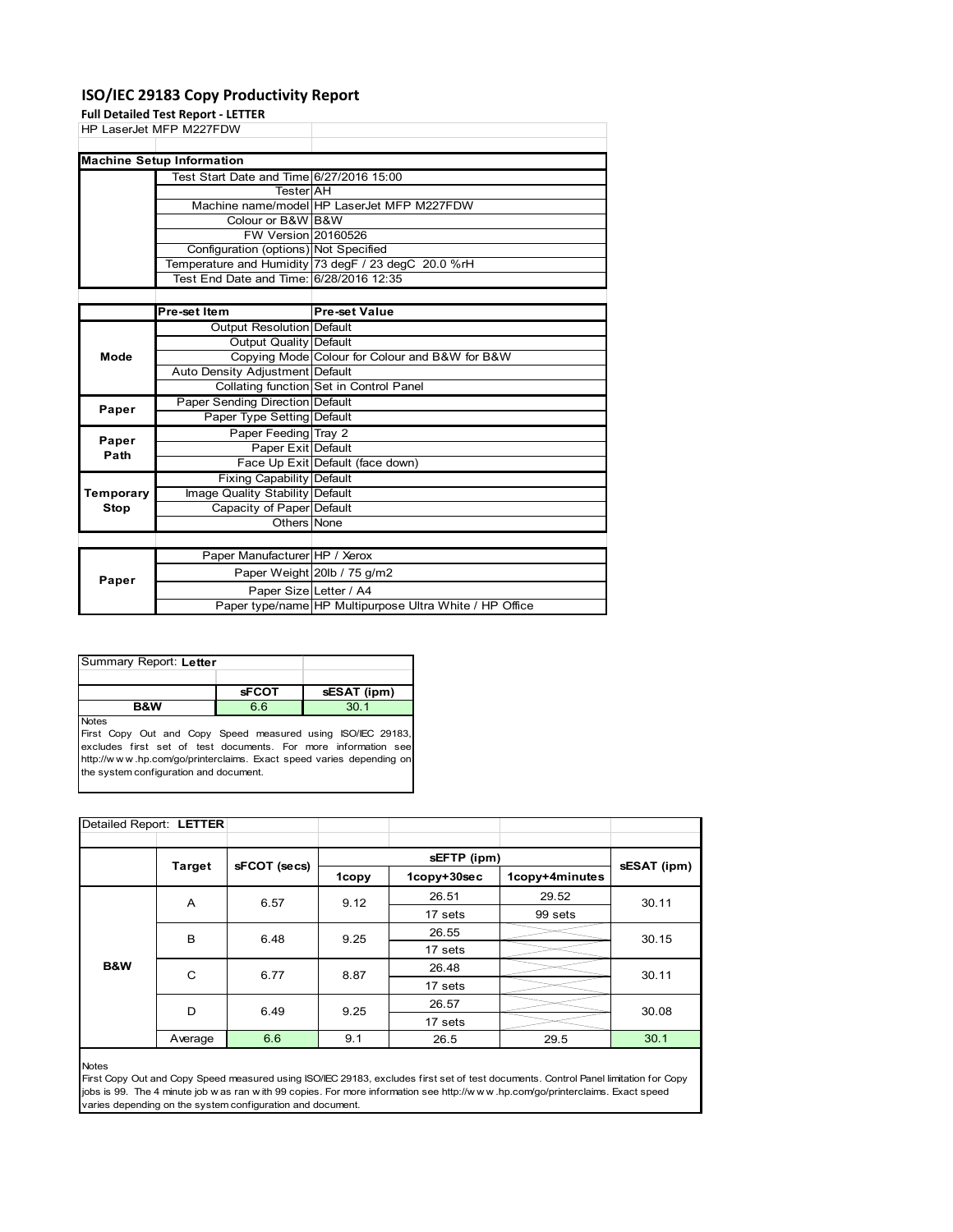# **ISO/IEC 29183 Copy Productivity Report**

# **Full Detailed Test Report ‐ A4**

|      | HP LaserJet MFP M227FDW                  |                                                     |
|------|------------------------------------------|-----------------------------------------------------|
|      |                                          |                                                     |
|      | <b>Machine Setup Information</b>         |                                                     |
|      | Test Start Date and Time 6/27/2016 15:00 |                                                     |
|      | TesterIAH                                |                                                     |
|      |                                          | Machine name/model HP LaserJet MFP M227FDW          |
|      | Colour or B&W B&W                        |                                                     |
|      | FW Version 20160526                      |                                                     |
|      | Configuration (options) Not Specified    |                                                     |
|      |                                          | Temperature and Humidity 73 degF / 23 degC 20.0 %rH |
|      | Test End Date and Time: 6/28/2016 12:35  |                                                     |
|      |                                          |                                                     |
|      | Pre-set Item                             | <b>Pre-set Value</b>                                |
|      | Output Resolution Default                |                                                     |
|      | Output Quality Default                   |                                                     |
| Mode |                                          | Copying Mode Colour for Colour and B&W for B&W      |
|      | Auto Density Adjustment Default          |                                                     |
|      |                                          | Collating function Set in Control Panel             |

|           |                                  | Collating function Set in Control Panel                 |  |  |  |  |
|-----------|----------------------------------|---------------------------------------------------------|--|--|--|--|
| Paper     | Paper Sending Direction Default  |                                                         |  |  |  |  |
|           | Paper Type Setting Default       |                                                         |  |  |  |  |
| Paper     | Paper Feeding Tray 2             |                                                         |  |  |  |  |
| Path      | Paper Exit Default               |                                                         |  |  |  |  |
|           |                                  | Face Up Exit Default (face down)                        |  |  |  |  |
|           | <b>Fixing Capability Default</b> |                                                         |  |  |  |  |
| Temporary | Image Quality Stability Default  |                                                         |  |  |  |  |
| Stop      | Capacity of Paper Default        |                                                         |  |  |  |  |
|           | Others None                      |                                                         |  |  |  |  |
|           |                                  |                                                         |  |  |  |  |
|           | Paper Manufacturer HP / Xerox    |                                                         |  |  |  |  |
| Paper     |                                  | Paper Weight 20lb / 75 g/m2                             |  |  |  |  |
|           | Paper Size Letter / A4           |                                                         |  |  |  |  |
|           |                                  | Paper type/name HP Multipurpose Ultra White / HP Office |  |  |  |  |

| Summary Report: A4 |              |             |
|--------------------|--------------|-------------|
|                    |              |             |
|                    | <b>sFCOT</b> | sESAT (ipm) |
| <b>B&amp;W</b>     | 6.8          | 28.6        |
| <b>Notes</b>       |              |             |

First Copy Out and Copy Speed measured using ISO/IEC 29183, excludes first set of test documents. For more information see http://w w w .hp.com/go/printerclaims. Exact speed varies depending on the system configuration and document.

| Detailed Report: A4 |         |              |       |             |                |             |  |
|---------------------|---------|--------------|-------|-------------|----------------|-------------|--|
|                     |         | sFCOT (secs) |       | sEFTP (ipm) |                | sESAT (ipm) |  |
|                     | Target  |              | 1copy | 1copy+30sec | 1copy+4minutes |             |  |
|                     | A       | 6.78         | 8.85  | 25.30       | 28.04          | 28.70       |  |
|                     |         |              |       | 17 sets     | 99 sets        |             |  |
|                     | B       | 6.77         | 8.86  | 25.29       |                | 28.68       |  |
|                     |         |              |       | 17 sets     |                |             |  |
| <b>B&amp;W</b>      | C       | 6.79         | 8.83  | 25.31       |                | 28.71       |  |
|                     |         |              |       | 17 sets     |                |             |  |
|                     | D       | 6.83         | 8.78  | 25.34       |                | 28.67       |  |
|                     |         |              |       | 17 sets     |                |             |  |
|                     | Average | 6.8          | 8.8   | 25.3        | 28.0           | 28.6        |  |

#### Notes

First Copy Out and Copy Speed measured using ISO/IEC 29183, excludes first set of test documents. Control Panel limitation for Copy jobs is 99. The 4 minute job w as ran w ith 99 copies. For more information see http://w w w .hp.com/go/printerclaims. Exact speed varies depending on the system configuration and document.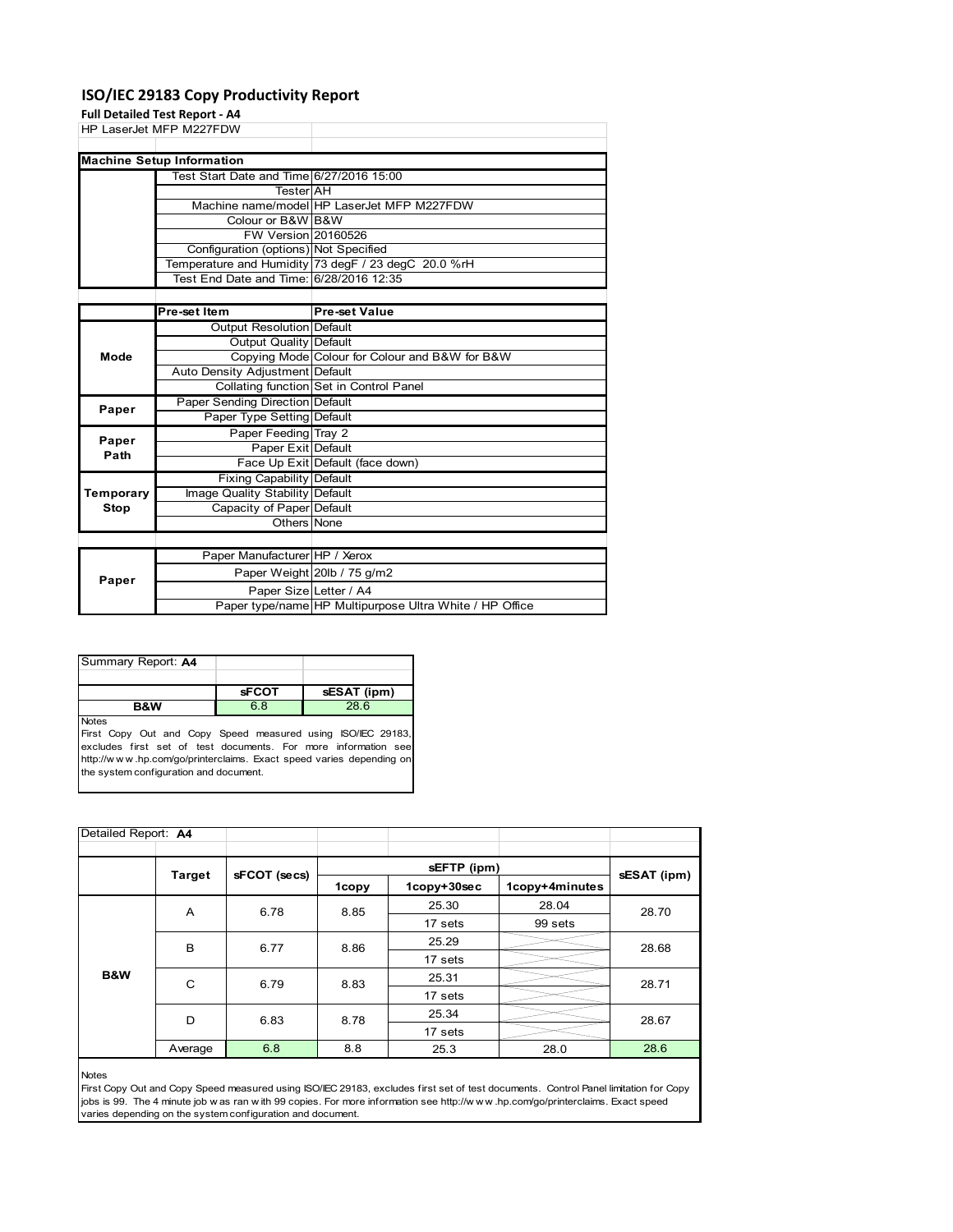# **ISO/IEC 24735 Copy Productivity Report**

**Full Detailed Test Report ‐ LETTER**

| <b>Machine Setup Information</b>         |                                                                 |
|------------------------------------------|-----------------------------------------------------------------|
| Test Start Date and Time 6/27/2016 11:36 |                                                                 |
| TesterIAH                                |                                                                 |
|                                          | Machine name/model HP LaserJet MFP M227FDW                      |
| Colour or B&W B&W                        |                                                                 |
| FW Version 20160526                      |                                                                 |
| Configuration (options) Not Specified    |                                                                 |
|                                          | Temperature and Humidity 73 degF / 23 degC 20.0 %rH             |
| Test End Date and Time: 6/27/2016 14:49  |                                                                 |
|                                          |                                                                 |
| Pre-set Item                             | <b>Pre-set Value</b>                                            |
| Output Resolution Default                |                                                                 |
| <b>Output Quality Default</b>            |                                                                 |
| Copying Mode Default                     |                                                                 |
| Auto Density Adjustment Default          |                                                                 |
|                                          | Collating function Activated (if not activated in default mode) |
| Paper Sending Direction Default          |                                                                 |
| Paper Type Setting Default               |                                                                 |
|                                          | Paper Feeding Standard cassette                                 |
|                                          | Paper Exit Standard exit tray                                   |
| Face Up Exit Default                     |                                                                 |
| <b>Fixing Capability Default</b>         |                                                                 |
| Image Quality Stability Default          |                                                                 |
| Capacity of Paper Default                |                                                                 |
|                                          | Others Default                                                  |
|                                          |                                                                 |
| Paper Manufacturer HP / Xerox            |                                                                 |
|                                          | Paper Weight 20lb / 75 g/m2                                     |
| Paper Size Letter / A4                   |                                                                 |

|                         | ISO/IEC 24735 Copy Productivity Report |                                                     |            |                 |                  |                 |  |  |
|-------------------------|----------------------------------------|-----------------------------------------------------|------------|-----------------|------------------|-----------------|--|--|
| Detailed Report: LETTER |                                        |                                                     |            |                 |                  |                 |  |  |
|                         | Copying                                | FSOT (secs)                                         |            | EFTP (ipm)      |                  | ESAT (ipm)      |  |  |
|                         | Mode                                   | 1 set only                                          | 1 set only | $1$ set + 30sec | 1 set $+$ 4min   | $1$ set + 30sec |  |  |
|                         | 1:1                                    |                                                     | (1 set)    |                 |                  |                 |  |  |
| <b>Color Mode</b>       | 1:2                                    |                                                     | (1 set)    |                 |                  |                 |  |  |
|                         | 2:2                                    |                                                     | $1$ set)   |                 |                  |                 |  |  |
|                         | 1:1                                    | 22.57                                               | 10.63      | 23.12<br>6 sets | 27.01<br>34 sets | 30.21           |  |  |
| <b>B&amp;W</b> mode     | 1:2                                    | 26.17                                               | 9.16       | 14.92<br>4 sets |                  | 18.78           |  |  |
|                         | 2:2                                    |                                                     |            |                 |                  |                 |  |  |
| <b>Notes</b>            |                                        | Reports located: http://www.hp.com/go/printerclaims |            |                 |                  |                 |  |  |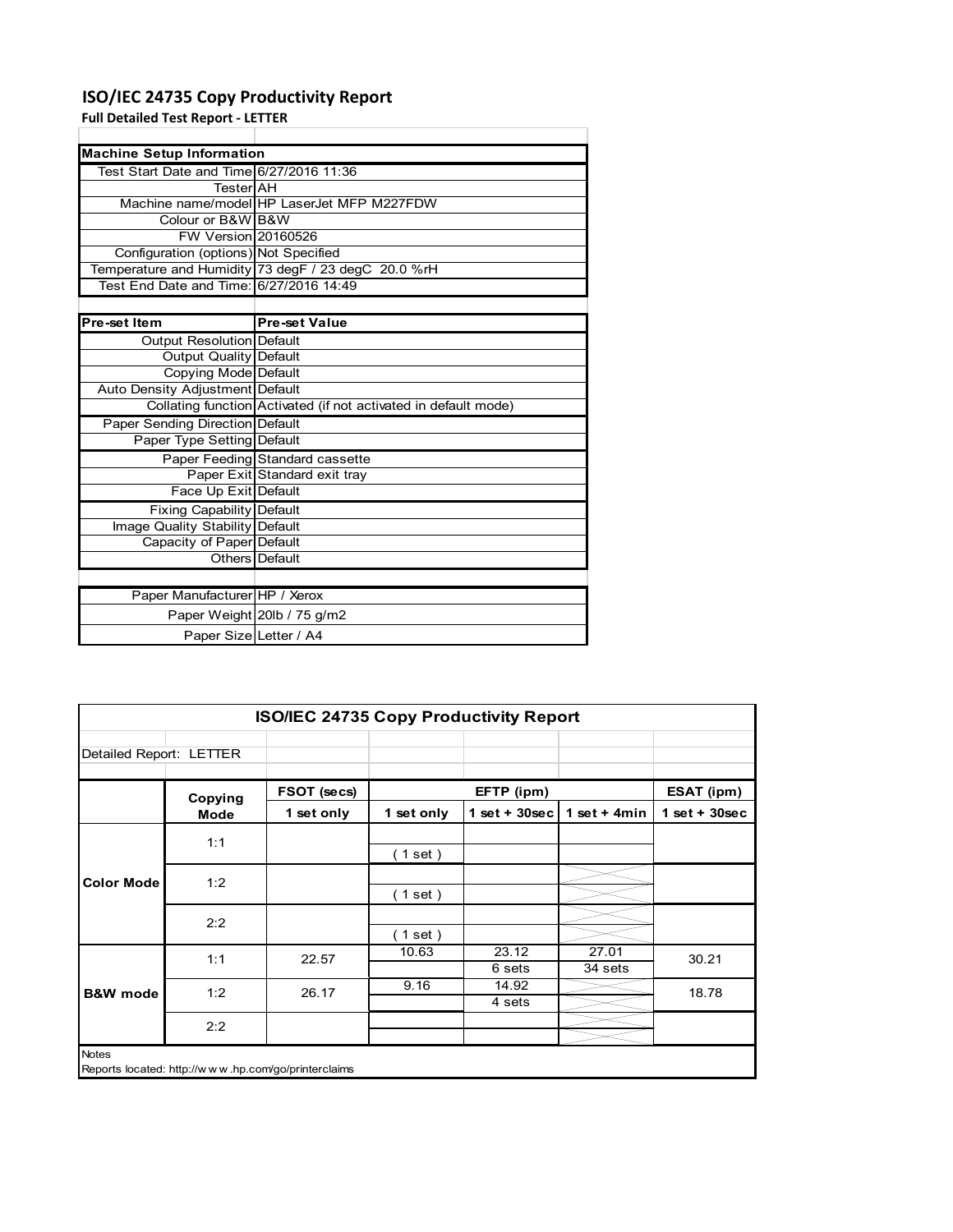# **ISO/IEC 24735 Copy Productivity Report**

**Full Detailed Test Report ‐ A4**

|                                          | <b>Machine Setup Information</b>                                |  |  |  |  |  |
|------------------------------------------|-----------------------------------------------------------------|--|--|--|--|--|
| Test Start Date and Time 6/27/2016 11:36 |                                                                 |  |  |  |  |  |
| TesterlAH                                |                                                                 |  |  |  |  |  |
|                                          | Machine name/model HP LaserJet MFP M227FDW                      |  |  |  |  |  |
| Colour or B&W B&W                        |                                                                 |  |  |  |  |  |
| FW Version 20160526                      |                                                                 |  |  |  |  |  |
| Configuration (options) Not Specified    |                                                                 |  |  |  |  |  |
|                                          | Temperature and Humidity 73 degF / 23 degC 20.0 %rH             |  |  |  |  |  |
| Test End Date and Time: 6/27/2016 14:49  |                                                                 |  |  |  |  |  |
|                                          |                                                                 |  |  |  |  |  |
| Pre-set Item                             | <b>Pre-set Value</b>                                            |  |  |  |  |  |
| Output Resolution Default                |                                                                 |  |  |  |  |  |
| Output Quality Default                   |                                                                 |  |  |  |  |  |
| Copying Mode Default                     |                                                                 |  |  |  |  |  |
| Auto Density Adjustment Default          |                                                                 |  |  |  |  |  |
|                                          | Collating function Activated (if not activated in default mode) |  |  |  |  |  |
| Paper Sending Direction Default          |                                                                 |  |  |  |  |  |
| Paper Type Setting Default               |                                                                 |  |  |  |  |  |
|                                          | Paper Feeding Standard cassette                                 |  |  |  |  |  |
|                                          | Paper Exit Standard exit tray                                   |  |  |  |  |  |
| Face Up Exit Default                     |                                                                 |  |  |  |  |  |
| Fixing Capability Default                |                                                                 |  |  |  |  |  |
| Image Quality Stability Default          |                                                                 |  |  |  |  |  |
| Capacity of Paper Default                |                                                                 |  |  |  |  |  |
|                                          | <b>Others</b> Default                                           |  |  |  |  |  |
|                                          |                                                                 |  |  |  |  |  |
| Paper Manufacturer HP / Xerox            |                                                                 |  |  |  |  |  |
|                                          | Paper Weight 20lb / 75 g/m2                                     |  |  |  |  |  |
| Paper Size Letter / A4                   |                                                                 |  |  |  |  |  |

|                       | <b>ISO/IEC 24735 Copy Productivity Report</b>       |             |            |                 |                  |                 |  |  |
|-----------------------|-----------------------------------------------------|-------------|------------|-----------------|------------------|-----------------|--|--|
| Detailed Report: A4   |                                                     |             |            |                 |                  |                 |  |  |
|                       | Copying                                             | FSOT (secs) |            | EFTP (ipm)      |                  | ESAT (ipm)      |  |  |
|                       | Mode                                                | 1 set only  | 1 set only | $1$ set + 30sec | 1 set + $4min$   | $1$ set + 30sec |  |  |
|                       | 1:1                                                 |             | (1 set)    |                 |                  |                 |  |  |
| Colour<br><b>Mode</b> | 1:2                                                 |             | (1 set)    |                 |                  |                 |  |  |
|                       | 2:2                                                 |             | (1 set)    |                 |                  |                 |  |  |
|                       | 1:1                                                 | 23.00       | 10.43      | 21.24<br>5 sets | 25.91<br>32 sets | 28.71           |  |  |
| <b>B&amp;W</b> mode   | 1:2                                                 | 27.12       | 8.84       | 14.40<br>4 sets |                  | 18.22           |  |  |
|                       | 2:2                                                 |             |            |                 |                  |                 |  |  |
| <b>Notes</b>          | Reports located: http://www.hp.com/go/printerclaims |             |            |                 |                  |                 |  |  |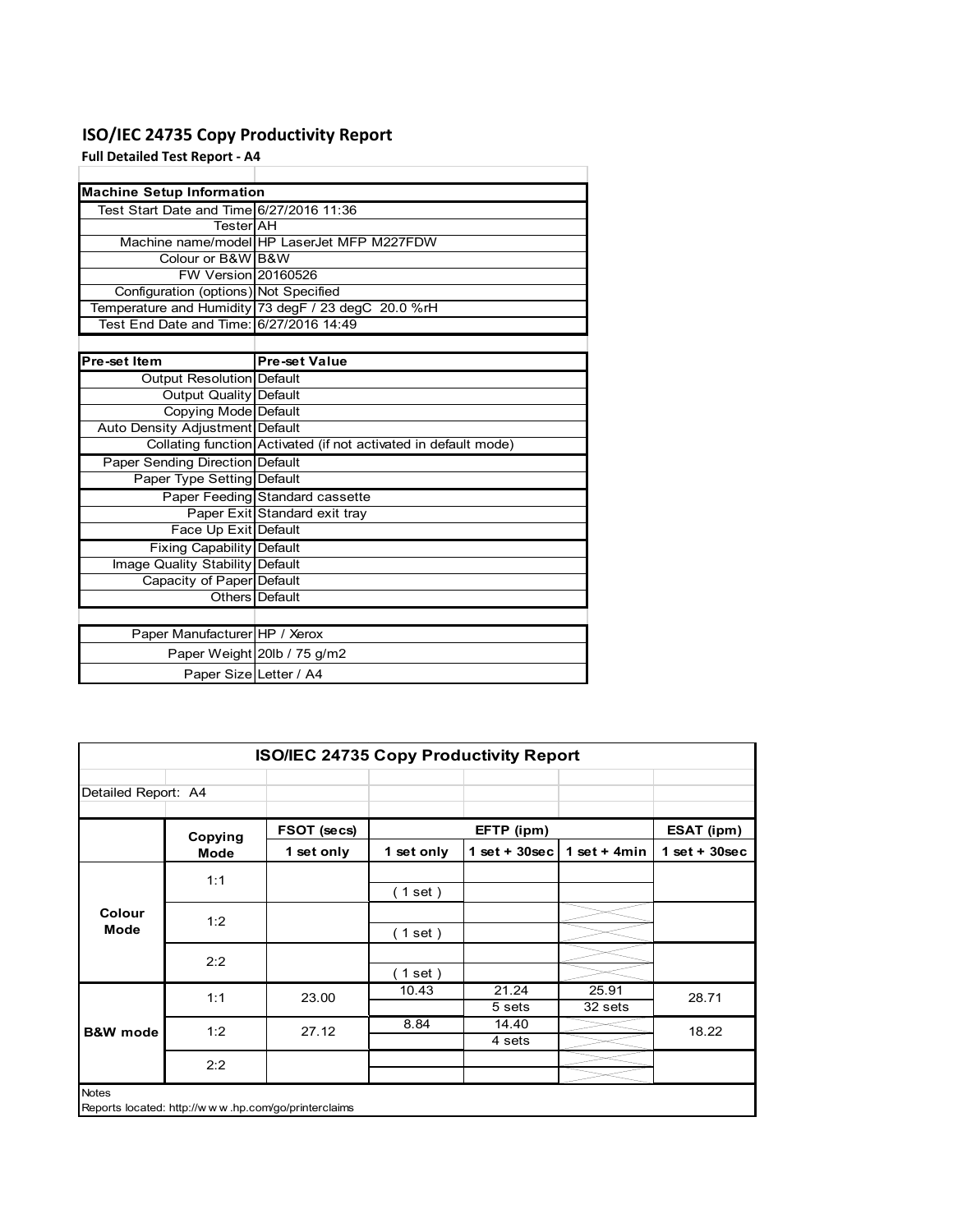### **ISO/IEC 17991 Scanning Productivity Report**

### **Full Detailed Test Report ‐ LETTER**

|            | <b>Machine Setup Information</b> |                                          |  |  |  |
|------------|----------------------------------|------------------------------------------|--|--|--|
|            | Test Start Date and Time         | 6/28/2016 14:12                          |  |  |  |
|            | Tester                           | AH                                       |  |  |  |
|            | Machine name/model               | HP LaserJet MFP M227FDW                  |  |  |  |
|            | Colour or B&W                    | B&W                                      |  |  |  |
|            | Configuration (options)          | Default                                  |  |  |  |
|            | Temperature and Humidity         | 73 degF / 23 degC 20.0 %rH               |  |  |  |
|            | Voltage                          | 110V                                     |  |  |  |
|            | <b>Test End Date and Time</b>    | 6/28/2016 15:02                          |  |  |  |
|            |                                  |                                          |  |  |  |
|            | <b>Preset Item</b>               | <b>Preset Value</b>                      |  |  |  |
|            | Scanning resolution              | default (200 dpi)                        |  |  |  |
|            | Colour or grey scale/B&W         | default (colour)                         |  |  |  |
| Mode       | Duplex / simplex                 | default (simplex)                        |  |  |  |
| and        | Original page size               | default (A4)                             |  |  |  |
| Setting    | Paper feed orientation           | default (long edge)                      |  |  |  |
|            | Scan destination                 | default (shared network)                 |  |  |  |
|            | Storing File Type                | default (PDF-multi)                      |  |  |  |
|            | Auto scan quality adjustment     | default (factory preset default setting) |  |  |  |
| <b>ADF</b> | Paper feed direction             | default (long edge)                      |  |  |  |
|            | Output orientation               | default                                  |  |  |  |
| Paper-path | Scanning unit                    | default (duplex ADF)                     |  |  |  |

## **ISO/IEC 17991 - Scan Summary Report: ADF Productivity Measurement**

| <b>Summary Report: Letter</b>                                                                 |             |                      |              |                           |
|-----------------------------------------------------------------------------------------------|-------------|----------------------|--------------|---------------------------|
|                                                                                               |             | <b>Scanning Mode</b> |              | <b>Measurement result</b> |
|                                                                                               | File format | Resolution           | Scanning     | scESAT 30secA             |
|                                                                                               | version     |                      | side         | (ipm)                     |
|                                                                                               | PDF         | 200                  | single sided | 9.04                      |
| Colour                                                                                        |             |                      | double sided | 0.00                      |
| <b>B&amp;W</b>                                                                                | PDF         | 200                  | single sided | 16.50                     |
|                                                                                               |             |                      | double sided | 0.00                      |
| <b>Notes</b><br>45 Februaries information and interference for a conference industrial inter- |             |                      |              |                           |

1) For more information see http://w w w .hp.com/go/printerclaims. 2) For the B/W results, the device scan setting is set to "Scan in B/W".

## **ISO/IEC 17991 - Scan Summary Report: Network Folder Productivity Measurement**

| <b>Summary Report: Letter</b><br><b>Scanning Mode</b><br><b>Measurement result</b>                                                                          |                        |            |                              |                        |                             |                            |
|-------------------------------------------------------------------------------------------------------------------------------------------------------------|------------------------|------------|------------------------------|------------------------|-----------------------------|----------------------------|
|                                                                                                                                                             | File format<br>version | Resolution | Scanning<br>side             | scEFTP 30secF<br>(ipm) | File size 30secF<br>(Mbyte) | Number of<br>Sets (30secF) |
| Colour                                                                                                                                                      | PDF                    | 200        | single sided<br>double sided | 8.32<br>0.00           | 0.65                        | 3.00                       |
| B&W                                                                                                                                                         | PDF                    | 200        | single sided<br>double sided | 14.54<br>0.00          | 0.88                        | 4.00                       |
| <b>Notes</b><br>1) For more information see http://www.hp.com/go/printerclaims.<br>2) For the B/W results, the device scan setting is set to "Scan in B/W". |                        |            |                              |                        |                             |                            |

| ISO/IEC 17991 - Scan Full Report: ADF Productivity Measurement |                        |                      |                  |                       |                           |                        |  |  |
|----------------------------------------------------------------|------------------------|----------------------|------------------|-----------------------|---------------------------|------------------------|--|--|
| <b>Summary Report: Letter</b>                                  |                        |                      |                  |                       |                           |                        |  |  |
|                                                                |                        | <b>Scanning Mode</b> |                  |                       | <b>Measurement result</b> |                        |  |  |
|                                                                | File format<br>version | Resolution           | Scanning<br>side | scFFTP 1setA<br>(ipm) | scEFTP 30secA<br>(ipm)    | scESAT 30secA<br>(ipm) |  |  |
| Colour                                                         | PDF<br>200             |                      | single sided     | 7.10                  | 8.28                      | 9.04                   |  |  |
|                                                                |                        |                      | double sided     | 0.00                  | $\Omega$                  | $\Omega$               |  |  |
|                                                                | PDF                    |                      | single sided     | 11.37                 | 14.57                     | 16.5                   |  |  |
| B&W                                                            | 200                    |                      | double sided     | 0.00                  |                           |                        |  |  |

Notes 1) For more information see http://w w w .hp.com/go/printerclaims. 2) For the B/W results, the device scan setting is set to "Scan in B/W".

| <b>Summary Report: Letter</b> |                        |            |                              |                           |              |                                           |                               |
|-------------------------------|------------------------|------------|------------------------------|---------------------------|--------------|-------------------------------------------|-------------------------------|
|                               | <b>Scanning Mode</b>   |            |                              | <b>Measurement result</b> |              |                                           |                               |
|                               | File format<br>version | Resolution | Scanning<br>side             | scFFTP 1setF<br>(ipm)     | (ipm)        | scEFTP 30secF File size 30secF<br>(Mbyte) | Number of<br>Sets<br>(30secF) |
| Colour                        | PDF                    | 200        | single sided<br>double sided | 7.27<br>0.00              | 8.32<br>0.00 | 0.65                                      |                               |
| <b>B&amp;W</b>                | PDF                    | 200        | single sided                 | 12.00                     | 14.54        | 0.88                                      |                               |
|                               |                        |            | double sided                 | 0.00                      | 0.00         |                                           |                               |

1) For more information see http://w w w .hp.com/go/printerclaims. 2) For the B/W results, the device scan setting is set to "Scan in B/W".

|            | <b>Test System Parameters</b> |                                                       |  |  |
|------------|-------------------------------|-------------------------------------------------------|--|--|
|            | Item                          | Value                                                 |  |  |
|            | Computer name                 | HP Compaq Elite 8300 Small Form Factor                |  |  |
|            | Processor                     | Intel Core i7 -3770, 3.4 GHz                          |  |  |
|            | System Chip Set               | Intel C216 Chipset Family SMBus Host Controller       |  |  |
|            | System Board                  | System devices, default system BIOS                   |  |  |
|            | <b>System Memory</b>          | 4 GB                                                  |  |  |
| System     | Hard Drive Subsystem          | Standard disk drive (Seagate)                         |  |  |
|            | Video Subsystem               | AMD Radeon HD 6350                                    |  |  |
|            | <b>Optical Drive</b>          | HP DVD A DH16aCSHR ATA                                |  |  |
|            | I/O Subsystem                 | <b>Builtin</b>                                        |  |  |
|            | <b>USB Subsystem</b>          | USB 2.0/3.0                                           |  |  |
|            | <b>Operating System</b>       | Windows 7 Business/Ultimate, 64 bit, Build 7601, SP 1 |  |  |
|            | Location of network folder    | РC                                                    |  |  |
|            | Internet Protocol             | IP <sub>v4</sub>                                      |  |  |
| Scanning   | <b>Transfer Protocol</b>      | <b>SMB</b>                                            |  |  |
| Device     | Hub                           | Trendnet Router and Gbit Switch                       |  |  |
| Connection | <b>Network Speed</b>          | TCP 10/1000 Mbit Ethernet                             |  |  |
|            | <b>Connetion Cable</b>        | Cat6 Straight cable                                   |  |  |
|            | Wireless router               | No use                                                |  |  |
|            | Others                        | No use                                                |  |  |